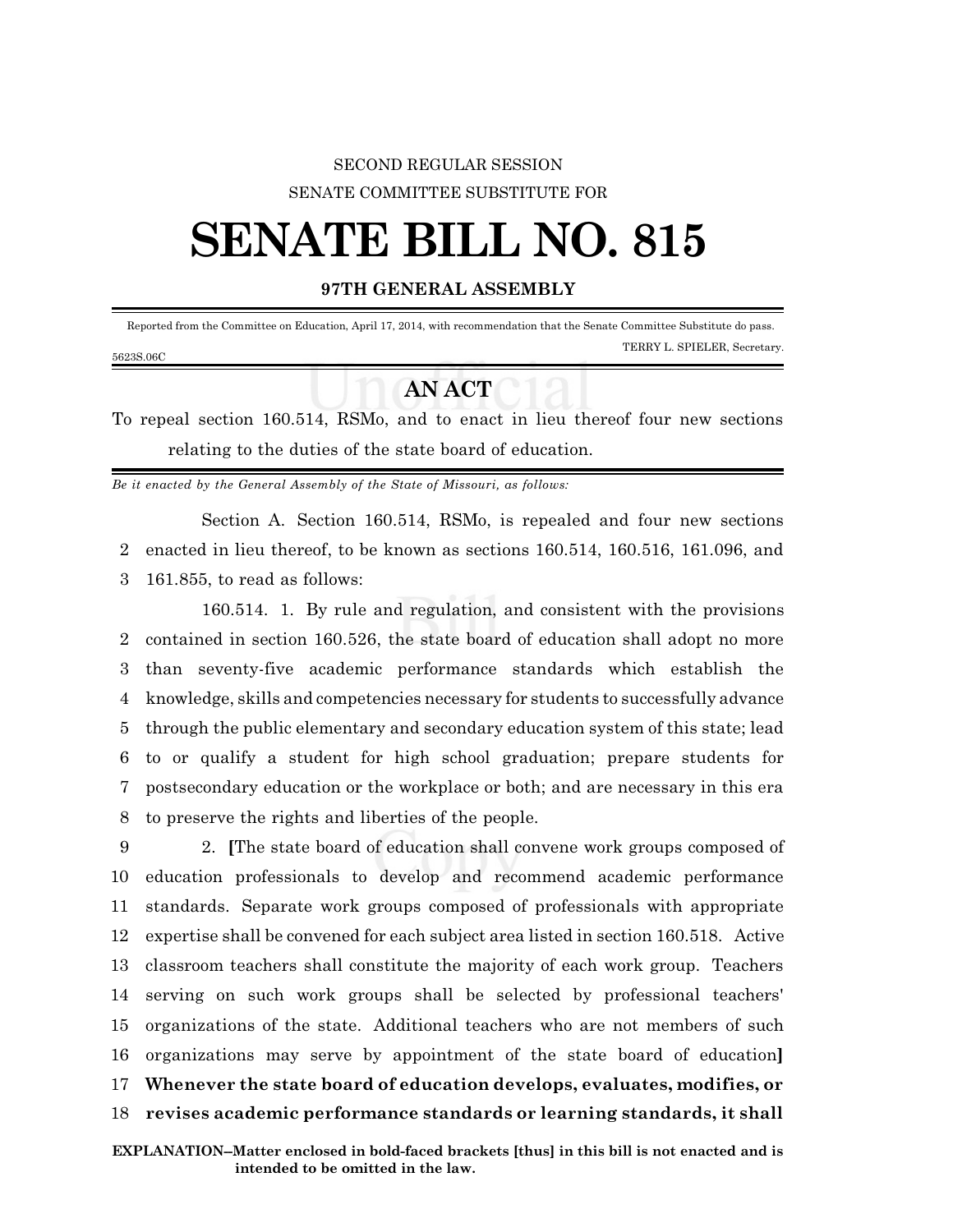SCS SB 815 2

 **convene work groups to develop and recommend such academic performance standards or learning standards. Separate work groups shall be convened for the following subject areas: English language arts; mathematics; science; and social studies. The subject area of social studies shall incorporate geography and the history and governments of the United States and the world. For each subject area in which the state board of education develops, evaluates, modifies, or revises academic performance standards or learning standards, the state board shall convene two separate work groups, one work group for standards for grades kindergarten through five and a second work group for standards for grades six through twelve. Each work group shall be composed of fourteen members. A person may be selected to serve on more than one work group if he or she is qualified. No work group member shall be required to be a member of a professional teacher association. Any member serving on a work group shall be a Missouri resident for at least three years. A teacher or education professional serving on a work group shall have taught in the work group's subject area for at least ten years or have ten years of experience in that subject area. The president pro tempore of the senate shall appoint two senators who are members of the joint committee on education to the work groups, one member of the majority party and one member of the minority party. The speaker of the house of representatives shall appoint two representatives who are members of the joint committee on education to the work groups, one member of the majority party and one member of the minority party. The state board of education shall select the other members of the work groups from slates of names provided by the following:**

 **(1) Two individuals from names provided by statewide associations of parents and teachers or other statewide organizations representing parents of Missouri students;**

 **(2) Two teachers from names provided by professional teachers organizations of the state;**

 **(3) One school administrator from names provided by a statewide association of school administrators;**

 **(4) Two local school board members from names provided by a statewide association of Missouri school boards;**

**(5) One education professional from names provided by the**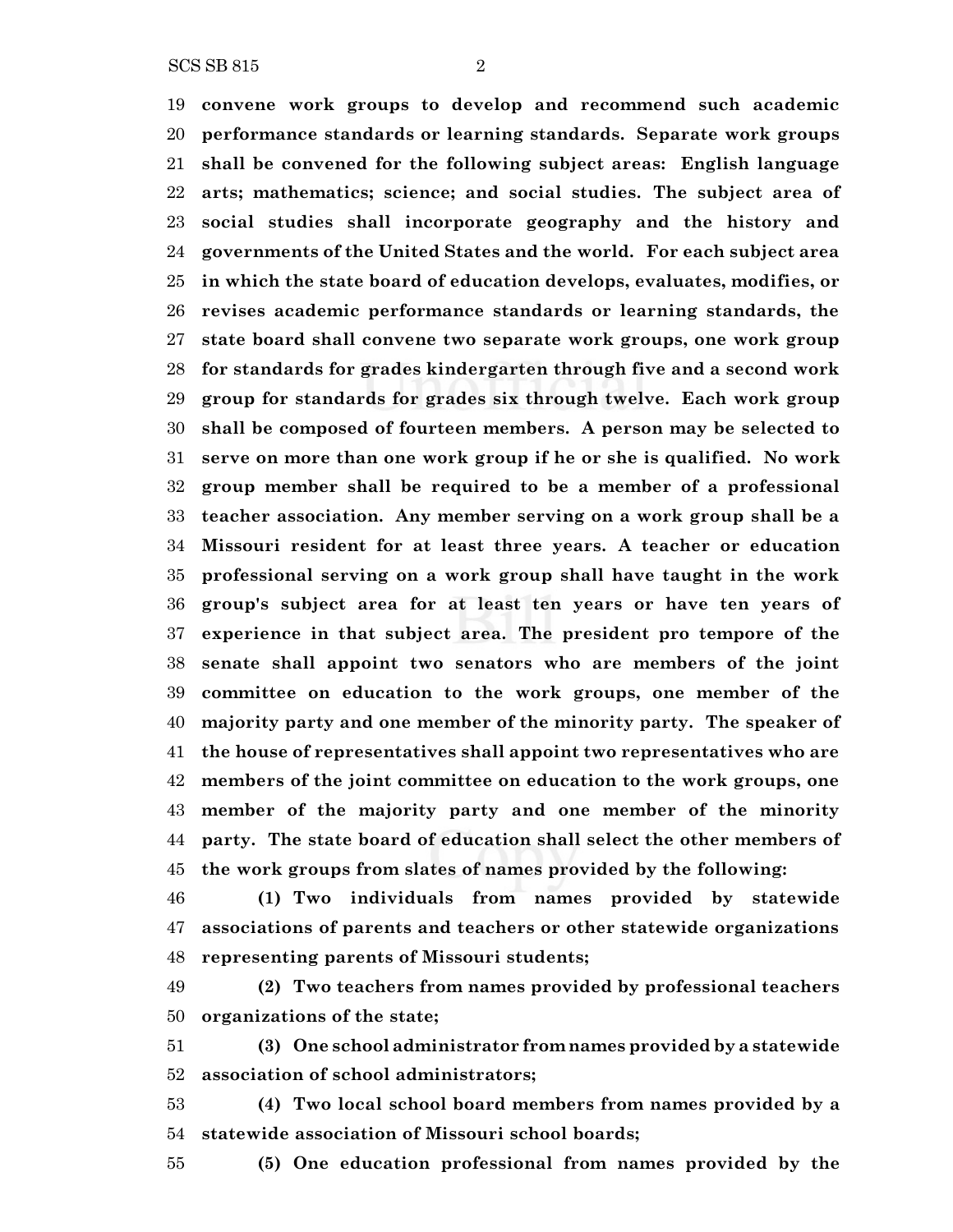**commissioner of higher education;**

 **(6) One education professional from names provided by the heads of state-approved baccalaureate-level teacher preparation programs located in Missouri; and**

 **(7) One school principal from names provided by a statewide association of school principals**.

 3. **The state board of education shall hold at least three public hearings whenever it develops, evaluates, modifies, or revises academic performance standards or learning standards. The hearings shall provide an opportunity to receive public testimony, including but not limited to testimony from educators at all levels in the state, local school boards, parents, representatives from business and industry, labor and community leaders, members of the general assembly, and the general public. The state board of education shall hold the first hearing within thirty days of the work groups being convened. The state board of education shall hold the second hearing approximately six months after it holds the first hearing. The state board of education shall hold the third hearing when the work groups submit the academic performance standards they have developed to the state board. The state board of education shall also solicit comments and feedback on the academic performance standards or learning standards from the joint committee on education and from academic researchers. All comments shall be made publicly available.**

 **4.** The state board of education shall develop written curriculum frameworks that may be used by school districts. Such curriculum frameworks shall incorporate the academic performance standards adopted by the state board of education pursuant to subsection 1 of this section. The curriculum frameworks shall provide guidance to school districts but shall not be mandates for local school boards in the adoption or development of written curricula as required by subsection **[**4**] 5** of this section.

 **[**4.**] 5.** Not later than one year after the development of written curriculum frameworks pursuant to subsection **[**3**] 4** of this section, the board of education of each school district in the state shall adopt or develop a written curriculum designed to ensure that students attain the knowledge, skills and competencies established pursuant to subsection 1 of this section. Local school boards are encouraged to adopt or develop curricula that are rigorous and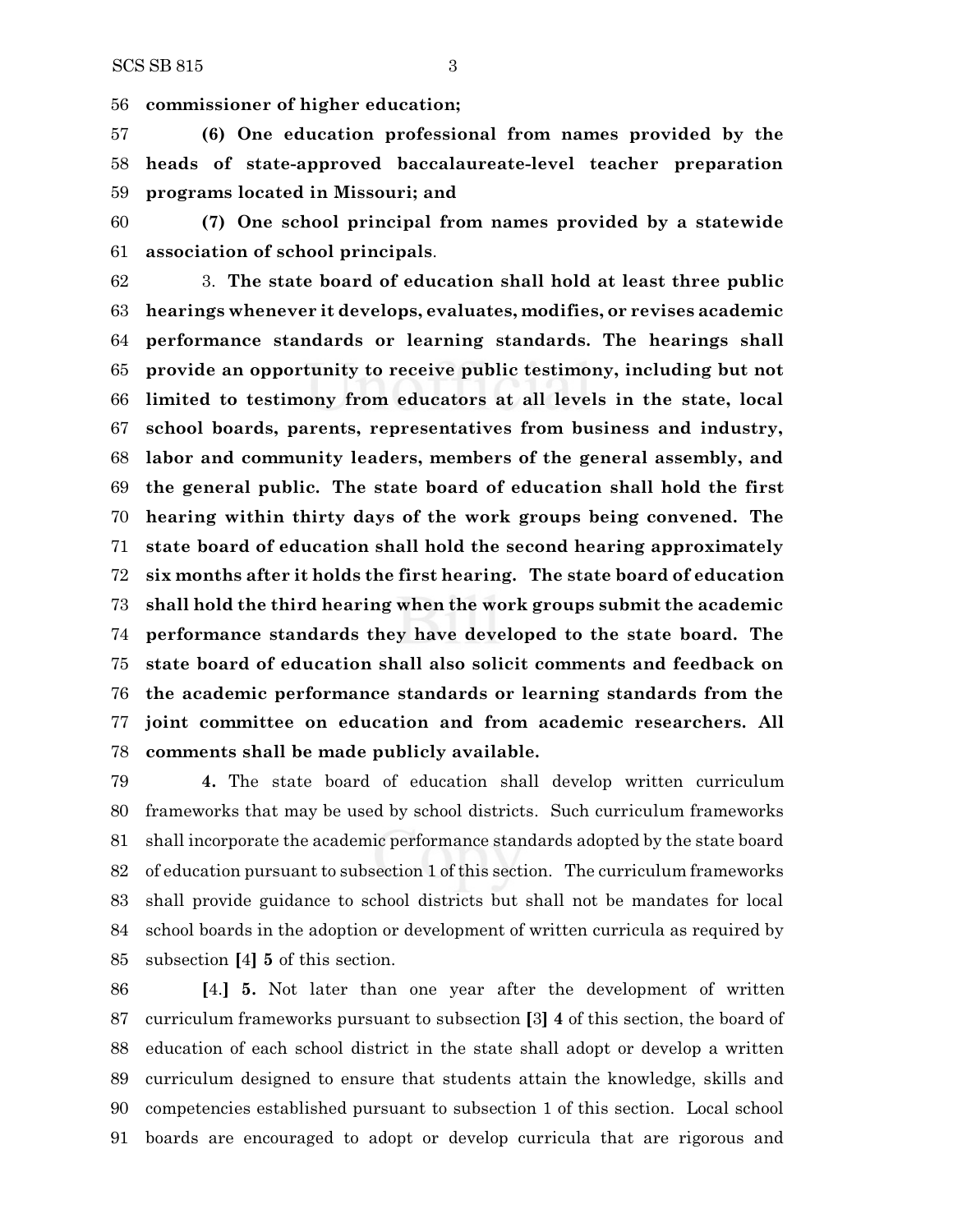ambitious and may, but are not required to, use the curriculum frameworks developed pursuant to subsection **[**3**] 4** of this section. Nothing in this section or this act shall prohibit school districts, as determined by local boards of education, to develop or adopt curricula that provide for academic standards in addition to those identified by the state board of education pursuant to subsection 1 of this section.

 **6. Local school districts and charter schools may adopt their own education standards, in addition to those already adopted by the state, provided the additional standards are in the public domain.**

**160.516. 1. Notwithstanding the provisions of section 160.514, the state board of education and the department of elementary and secondary education shall not be authorized and are expressly prohibited from mandating the curriculum, textbooks, or other instructional materials to be used in public schools. Each local school board shall be responsible for the approval and adoption of curriculum used by the school district. The provisions of this subsection shall not apply to schools and instructional programs administered by the state board of education and the department of elementary and secondary education or to school districts that are classified as unaccredited.**

 **2. The state board of education and the department of elementary and secondary education shall not adopt and require districts to use any appendix to the common core state standards.**

 **3. There is hereby established the "Commission on Science Assessments", which shall consist of seven members appointed by the governor with the advice and consent of the senate. The commission shall be responsible for adopting and revising the science assessments that shall be incorporated into the statewide assessment system. Members shall continue to serve until their successor is duly appointed and qualified. Any vacancy on the commission shall be filled in the same manner as the original appointment. The governor may remove any member appointed by him or her for cause. Members shall serve on the commission without compensation but may be reimbursed for their actual and necessary expenses from moneys appropriated to the department of elementary and secondary education. The department of elementary and secondary education shall provide technical and administrative support as required by the commission. The commission shall meet at least twice annually. The**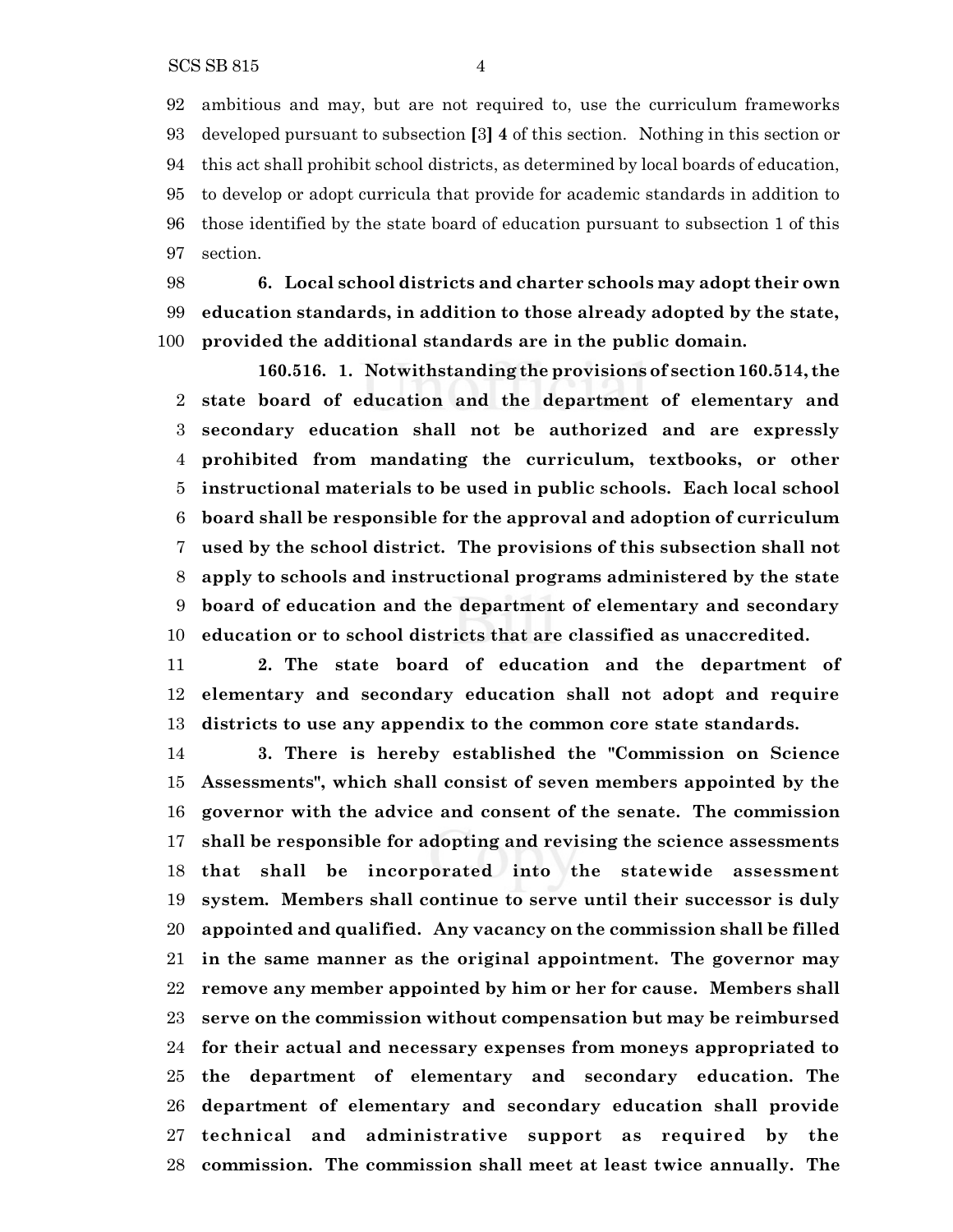**length of term for members shall be five years, except for the initial appointees, who shall be appointed in the following manner:**

**(1) One member shall be appointed for a term of one year;**

 **(2) One member shall be appointed for a term of two years; (3) Two members shall be appointed for a term of three years;**

**(4) One member shall be appointed for a term of four years;**

**(5) Two members shall be appointed for a term of five years.**

**161.096. 1. The state board of education shall promulgate a rule relating to student data accessibility, transparency, and accountability relating to the statewide longitudinal data system. This rule shall mandate that the department of elementary and secondary education do the following:**

 **(1) Create and make publicly available a data inventory and index of data elements with definitions of individual student data fields in the student data system to include, but not be limited to:**

 **(a) Any personally identifiable student data required to be reported by state and federal education laws; and**

 **(b) Any other individual student data which has been proposed for inclusion in the student data system with a statement regarding the purpose or reason for the proposed collection;**

 **(2) Develop policies to comply with all relevant state and federal privacy laws and policies, including but not limited to the federal Family Educational Rights and Privacy Act (FERPA) and other relevant privacy laws and policies. These policies shall include, but not be limited to the following requirements:**

 **(a) Access to personally identifiable student data in the statewide longitudinal data system shall be restricted to:**

 **a. The authorized staff of the department of elementary and secondary education and the contractors working on behalf of the department who require such access to perform their assigned duties as required by law;**

 **b. District administrators, teachers, and school personnel who require such access to perform their assigned duties;**

**c. Students and their parents for their own data; and**

 **d. The authorized staff of other state agencies in this state as required by law and governed by interagency data sharing agreements;**

**(b) The department of elementary and secondary education shall**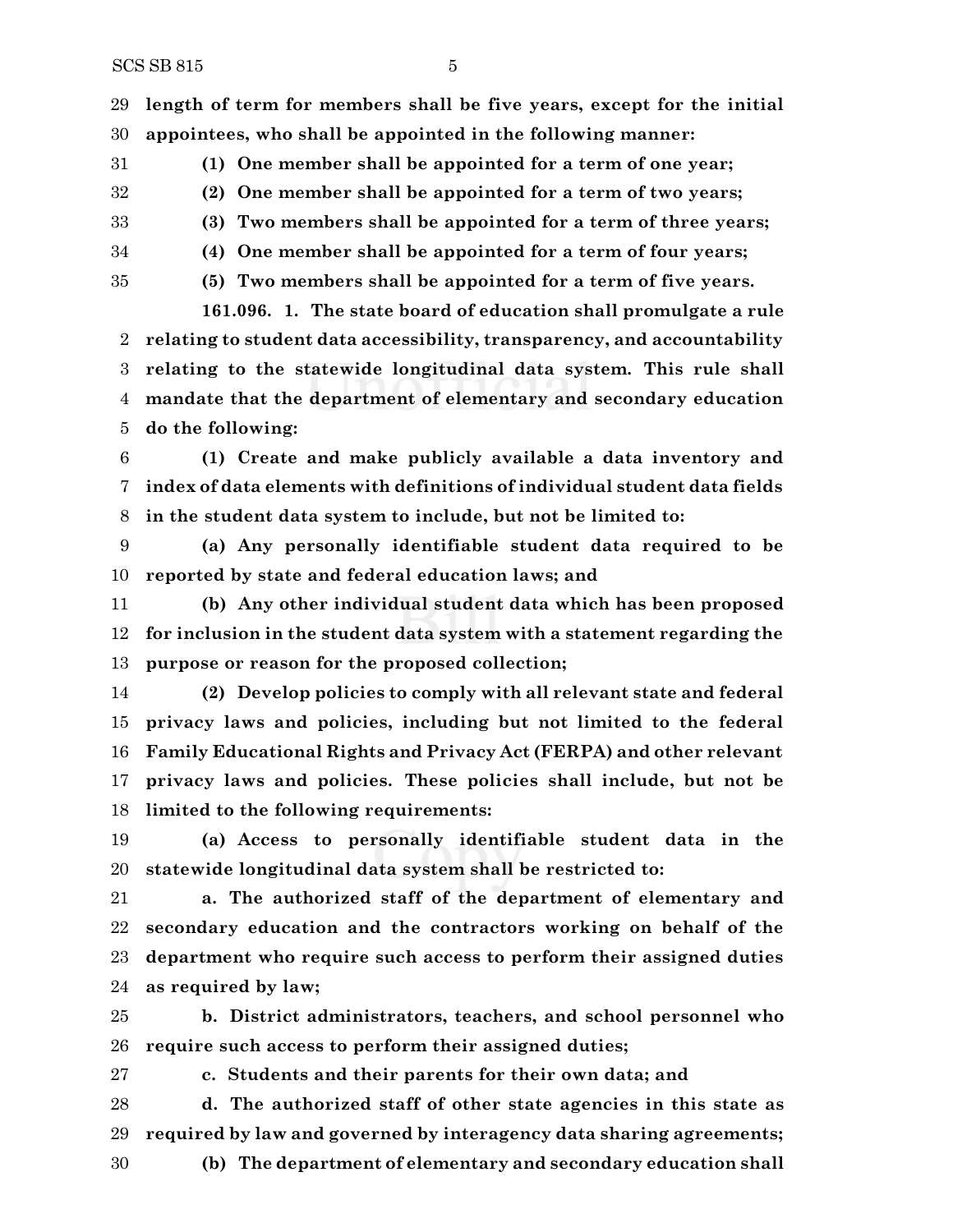$SCS SB 815$  6

 **develop criteria for the approval of research and data requests from state and local agencies, researchers working on behalf of the department, and the public;**

 **(3) Shall not, unless otherwise provided by law and authorized by policies adopted pursuant to this section, transfer personally identifiable student data;**

**(4) Develop a detailed data security plan that includes:**

 **(a) Guidelines for authorizing access to the student data system and to individual student data including guidelines for authentication of authorized access;**

**(b) Privacy compliance standards;**

**(c) Privacy and security audits;**

**(d) Breach planning, notification and procedures;**

**(e) Data retention and disposition policies; and**

 **(f) Data security policies including electronic, physical, and administrative safeguards, such as data encryption and training of employees;**

 **(5) Ensure routine and ongoing compliance by the department of elementary and secondary education with FERPA, other relevant privacy laws and policies, and the privacy and security policies and procedures developed under the authority of this section, including the performance of compliance audits;**

 **(6) Ensure that any contracts that govern databases, assessments, or instructional supports that include student or redacted data and are outsourced to private vendors include express provisions that safeguard privacy and security and include penalties for noncompliance, except to a local service provider for the limited purpose authorized by the school or district. "Local service provider" shall mean a party engaged by a school or district to provide a limited service supporting the school's day-to-day operations or administrative needs, including, but not limited to, transportation, meals, school photography or yearbooks, and whose access to student data, if any, is limited to "directory information" as that term is defined in the federal regulations implementing the federal Family Educational Rights and Privacy Act (FERPA), 20 U.S.C. 1232g;**

 **(7) Notify the governor, the president pro tempore of the senate, the speaker of the house of representatives, and the joint committee on**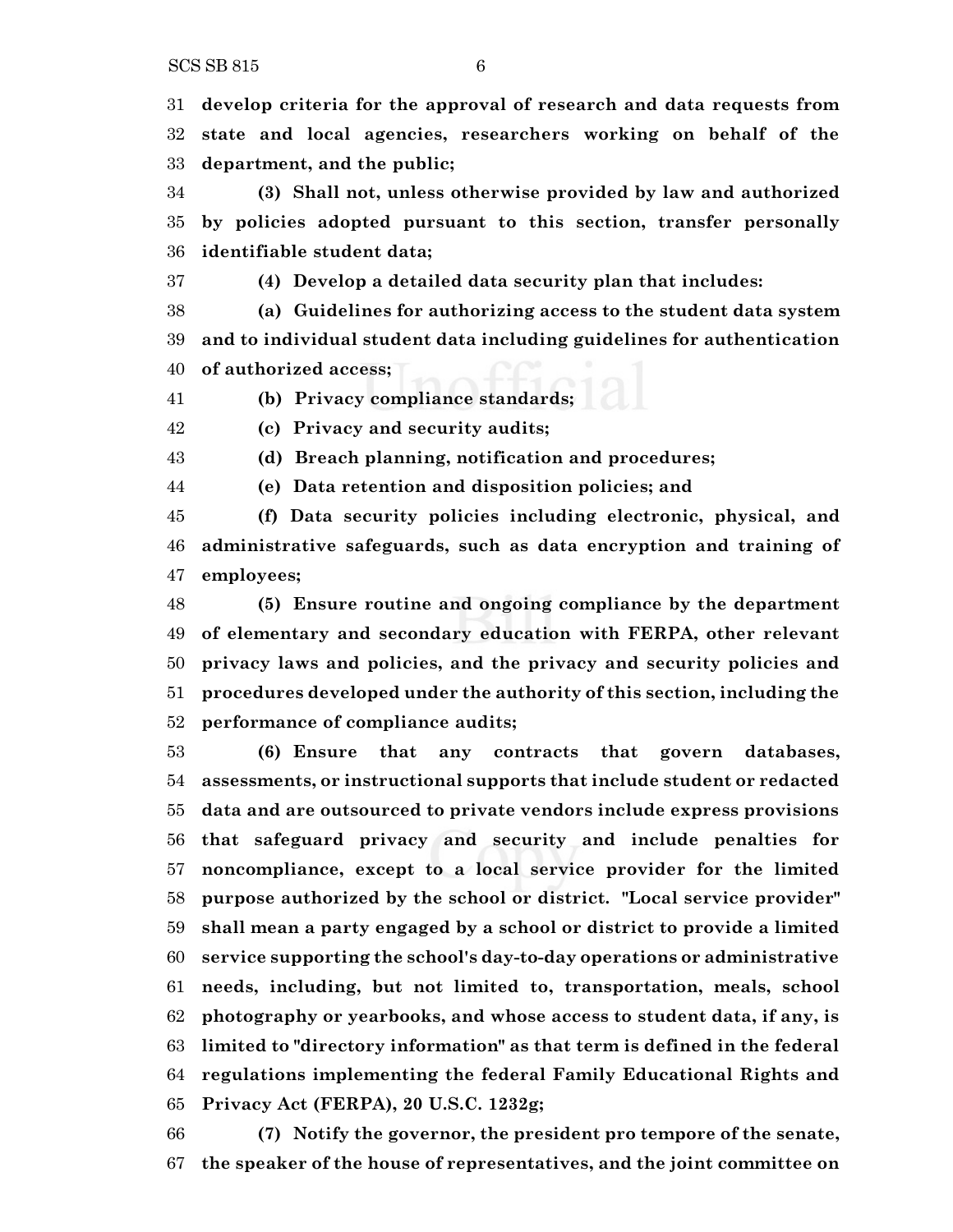**education annually of the following:**

 **(a) New student data proposed for inclusion in the state student data system; and**

 **(b) Changes to existing data collections required for any reason, including changes to federal reporting requirements made by the U.S. Department of Education;**

 **(8) Define quantifiable student performance data to only include performance on locally developed and locally approved assessments, including but not limited to formative assessments developed by classroom teachers; and**

 **(9) The department of elementary and secondary education shall not collect, nor shall school districts report the following individual student data:**

**(a) Juvenile court delinquency records;**

**(b) Criminal records;**

**(c) Student biometric information;**

**(d) Student political affiliation; or**

**(e) Student religion.**

 **2. Any rule or portion of a rule, as that term is defined in section 536.010 that is created under the authority delegated in this section shall become effective only if it complies with and is subject to all of the provisions of chapter 536, and, if applicable, section 536.028. This section and chapter 536 are nonseverable and if any of the powers vested with the general assembly pursuant to chapter 536, to review, to delay the effective date, or to disapprove and annul a rule are subsequently held unconstitutional, then the grant of rulemaking authority and any rule proposed or adopted after August 28, 2014, shall be invalid and void.**

**161.855. 1. By October 1, 2014, the state board of education shall convene work groups to develop and recommend new academic performance standards or learning standards. The work groups shall be composed of individuals as provided in section 160.514. The state board of education and the work groups shall follow the procedures and conduct the public hearings required by section 160.514. The state board of education shall convene separate work groups for the following subject areas: English language arts; mathematics; science; and social studies. For each of these four subject areas, the state board**